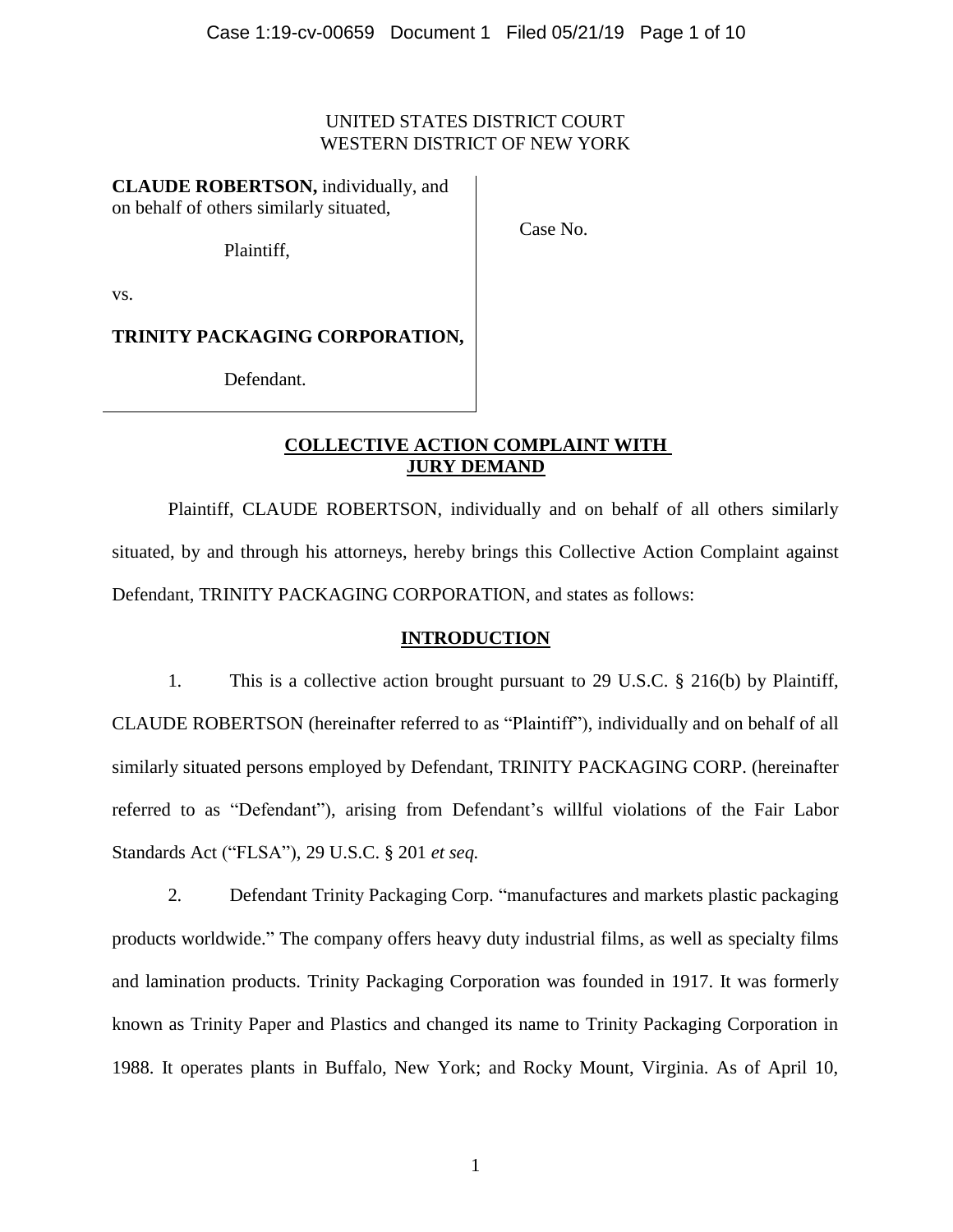2017, Trinity Packaging Corporation operates as a subsidiary of ProAmpac LLC.<sup>1</sup>

3. Plaintiff and the other machine operators employed by Defendant were victims

of Defendant's common unlawful policies in violation of the FLSA, including:

- a. Failing to pay hourly-paid machine operators for time spent working "off the clock" before and/or after their scheduled shifts;
- b. Maintaining a company-wide rounding policy that impermissibly always rounds *down* time spent performing pre- and post-shift work;
- c. Maintaining a company-wide policy of not paying hourly-paid machine operators for increments of time worked before and after their shifts under fifteen (15) minutes until approximately March 2019;
- d. Maintaining a company-wide policy of not paying hourly-paid machine operators for increments of time worked before and after their shifts under seven (7) minutes after approximately March 2019; and
- e. Failing to pay Plaintiff and other hourly-paid machine operators the federal mandated rate of one and one-half times their hourly rate for all hours worked over 40 in a workweek.
- 4. As a result, there were many weeks in which Plaintiff and other machine

operators did not receive compensation calculated at time-and-a-half (1.5) of their regular rate of

pay for all hours worked in excess of forty (40) in a workweek, in violation of the FLSA.

5. Plaintiff brings this collective action pursuant to 29 U.S.C. § 216(b) on behalf of

himself and all other similarly situated machine operators employed by Defendant in the applicable time period, and seeks unpaid overtime wages, in addition to liquidated damages, fees and costs, and any other remedies to which they may be entitled.

# **JURISDICTION AND VENUE**

6. This Court has subject-matter jurisdiction over Plaintiff's FLSA claims pursuant to 28 U.S.C. § 1331 because Plaintiff's claims raise a federal question under 29 U.S.C. § 201, *et* 

<sup>1</sup> *See* Defendant Trinity Packaging Corp.'s Bloomberg Private Company Profile: https://www.bloomberg.com/research/stocks/private/snapshot.asp?privcapid=4277501 (last accessed May 9, 2019).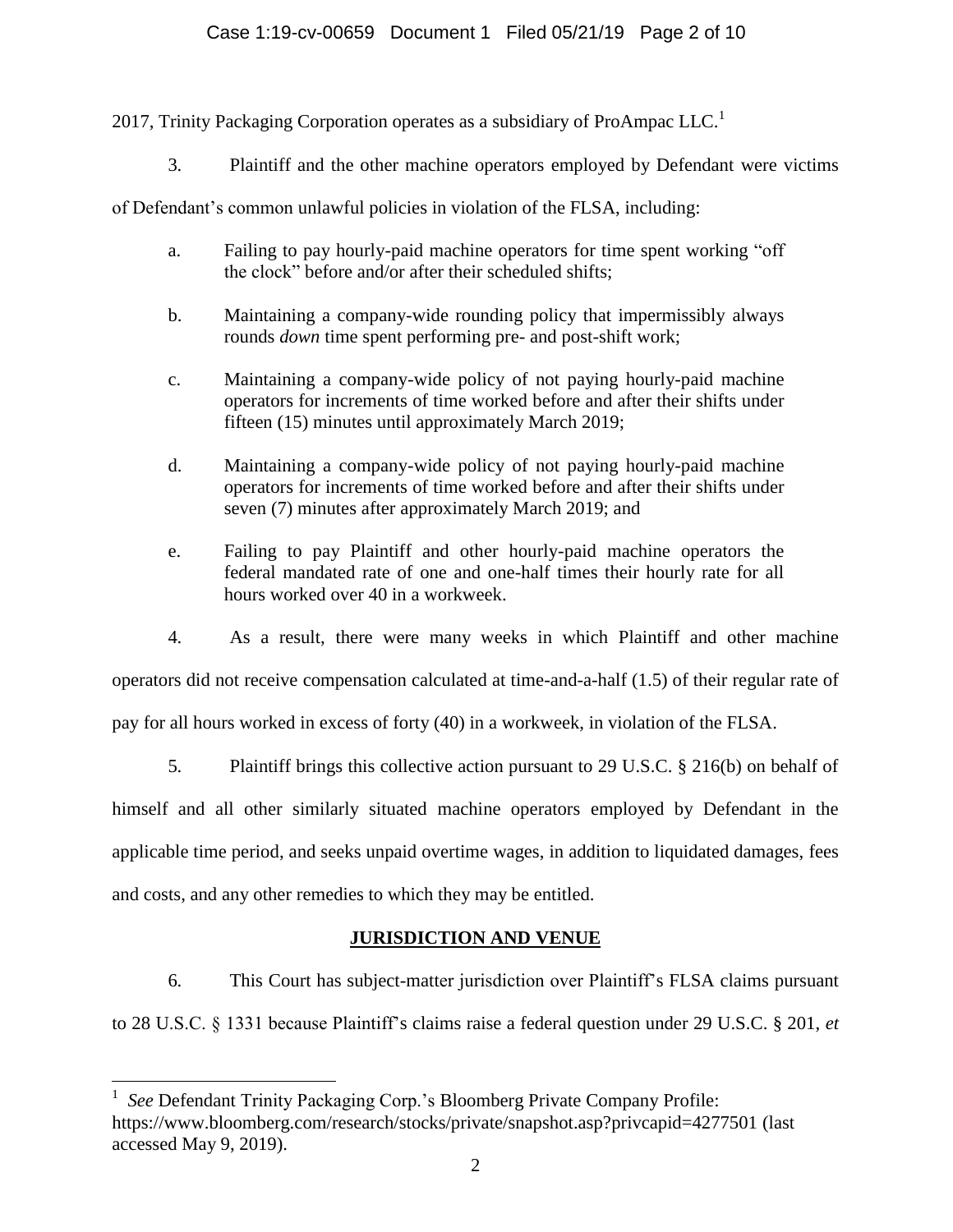#### Case 1:19-cv-00659 Document 1 Filed 05/21/19 Page 3 of 10

*seq.*

7. This Court may properly maintain personal jurisdiction over Defendant because Defendant's contacts with this state and this judicial district are sufficient for the exercise of jurisdiction over Defendant to comply with traditional notions of fair play and substantial justice.

8. This Court has personal jurisdiction over Defendant because Defendant does business within the state of New York maintains systematic and continuous contacts with the State of New York.

9. Venue is proper in this district pursuant to 28 U.S.C. §1391(b) and (c) because Defendant is deemed to reside where it is subject to personal jurisdiction, rendering Defendant a resident of this judicial district.

#### **PARTIES**

10. Plaintiff CLAUDE ROBERTSON is a resident of Glade Hill, Virginia.

11. Plaintiff worked for Defendant as a machine operator from approximately August 2010 through approximately April 15, 2019.

12. Plaintiff signed a consent form to join this lawsuit, which is attached as *Exhibit 1*.

13. Defendant is a for-profit corporation based in New York with plants in Buffalo, New York and Rocky Mount Virginia and a principal executive office in Cincinnati, Ohio.

#### **FACTUAL ALLEGATIONS**

#### **FLSA Coverage**

14. The FLSA applies in this case on an enterprise basis.

15. Defendant's annual sales exceed \$500,000.

16. At all relevant times Defendant has had more than two employees engaged in interstate commerce.

17. Plaintiff and the other hourly-paid machine operators engaged in interstate

3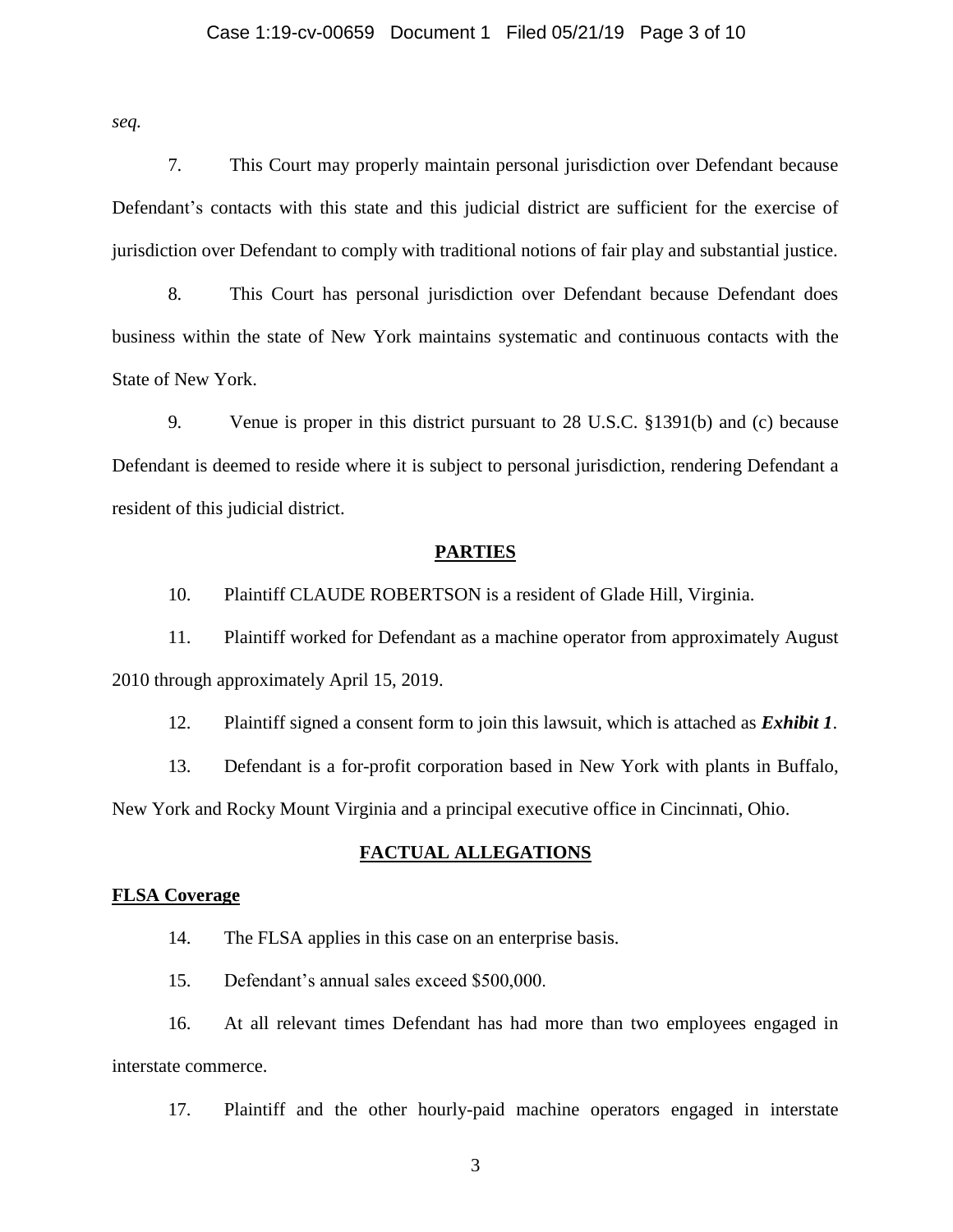#### Case 1:19-cv-00659 Document 1 Filed 05/21/19 Page 4 of 10

commerce during their employment and therefore they were/are also covered by the FLSA on an individual basis.

18. Defendant has employed machine operators at most, if not all, of its manufacturing locations.

19. Plaintiff's and other hourly-paid machine operators' job duties have included producing packaging products for Defendant, among other duties.

20. Defendant has classified Plaintiff and the other hourly-paid machine operators as hourly-paid, non-exempt employees, and has not guaranteed them a minimum weekly salary.

21. Plaintiff and the other hourly-paid machine operators have regularly worked full-time schedules which regularly include hours in excess of forty (40) in a workweek.

22. Defendant has maintained a company-wide rounding policy that impermissibly always rounds *down* time spent performing pre- and post-shift work, in violation of 29 CFR 785.48.

23. The regulation permits employers to maintain a rounding policy only if "this arrangement averages out so that the employees are fully compensated for all the time they actually work" and "it is used in such a manner that it will not result, over a period of time, in failure to compensate the employees properly for all the time they have actually worked." 29 CFR 785.48.

24. Defendant maintained a company-wide policy of not paying hourly-paid machine operators for increments of time worked before and after their shifts under fifteen (15) minutes, until approximately March 2019.

25. Defendant maintained a company-wide policy of not paying hourly-paid machine operators for increments of time worked before and after their shifts under seven (7) minutes after approximately March 2019.

4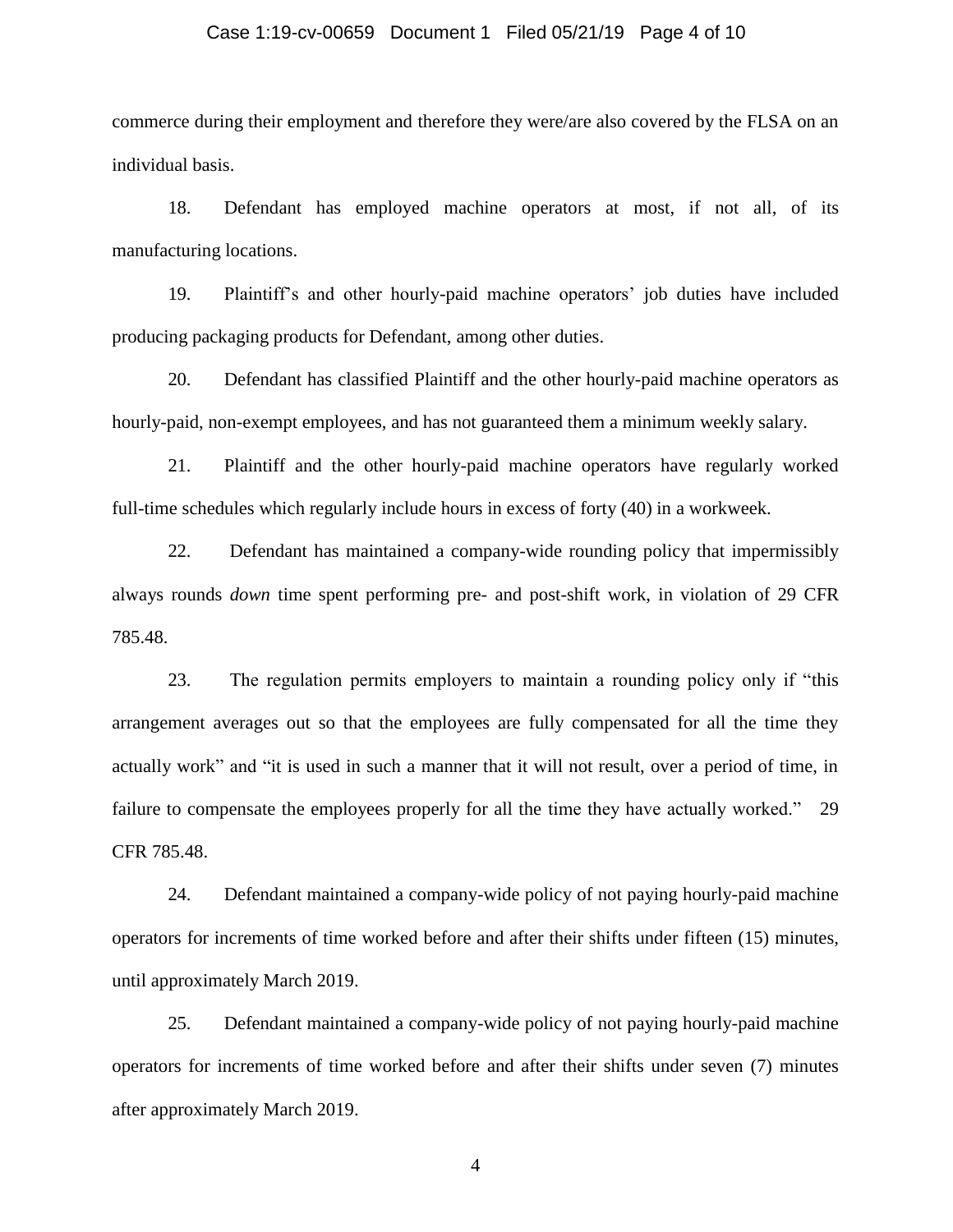#### Case 1:19-cv-00659 Document 1 Filed 05/21/19 Page 5 of 10

26. Plaintiff and other hourly-paid machine operators were not paid for all time they spent working off the clock outside of their scheduled shifts, such as pre-shift preparation work, including but not limited to, preparing tools, blades, knives, measuring stamps, imarks, checking the machine for loose wires, leaks, and other faults and post-shift work, including but not limited to, working until the next machine operator arrives to replace them on the line, printing paperwork reflecting their production markers (i.e total footage, impression, and pounds) and gathering paperwork and submitting it to the office.

27. The uncompensated time Plaintiff and other hourly-paid machine operators spent working off the clock amounted to up to approximately thirty (30) minutes per day, which often would have resulted in overtime pay if compensated.

28. Defendant knew that Plaintiff and other hourly-paid machine operators were spending compensable time working off the clock pre and post shift without receiving pay, but failed to compensate them for such time.

#### **Plaintiff's Employment**

29. Plaintiff began working for Defendant as a machine operator in approximately August 2010, and continued working in that position until approximately April 15, 2019.

30. Throughout his employment with Defendant, Plaintiff worked in Defendant's Rocky Mount, Virginia plant.

31. As a machine operator, Plaintiff's duties included manufacturing packaging on a production line and sometimes assisting other employees, among other duties.

32. Plaintiff's hourly pay rate was approximately \$16.87 per hour leading up to December 2017.

33. Plaintiff received a lowered hourly rate of pay of approximately \$15.87 per hour from approximately December 2017 through the end of his employment with Defendant.

5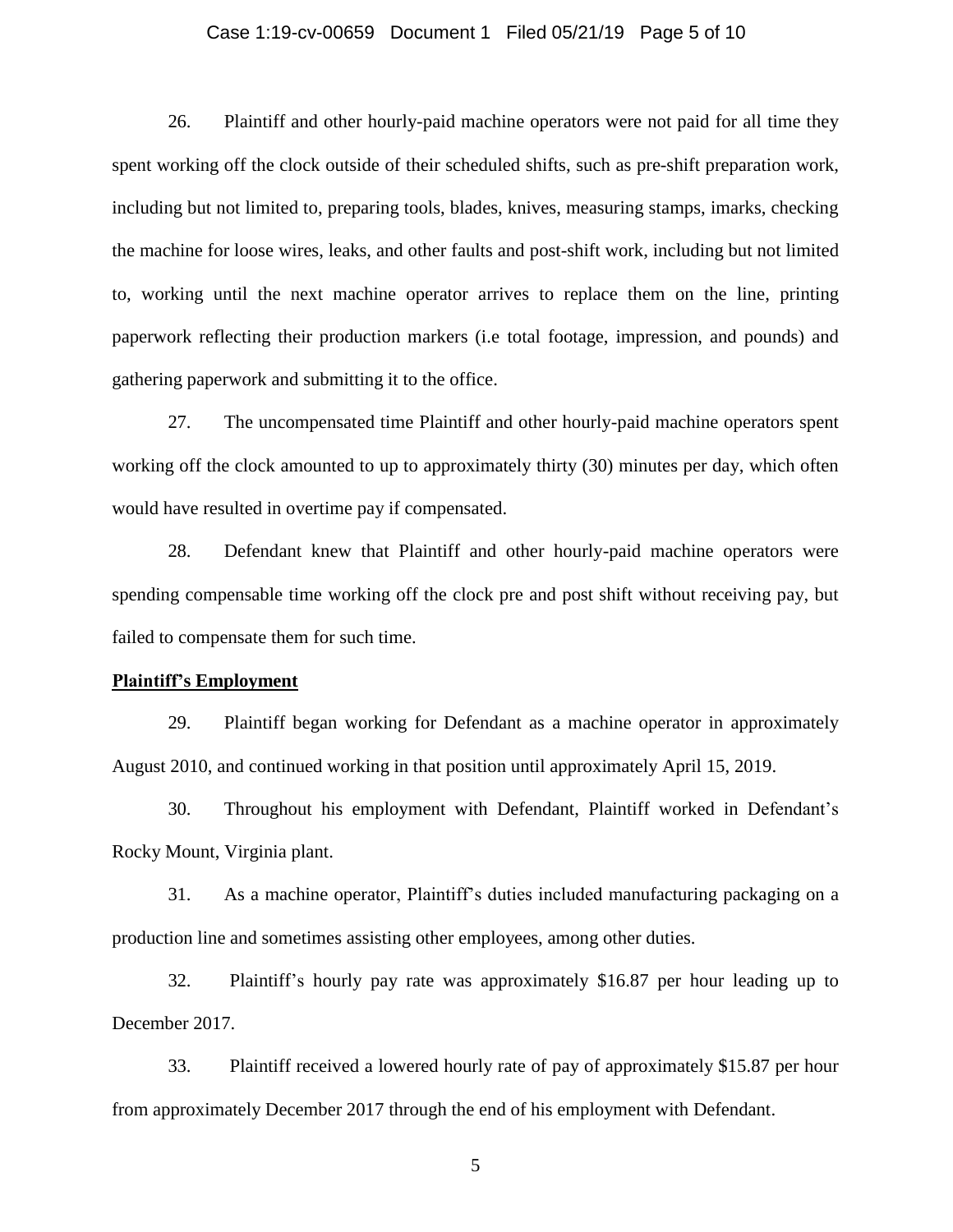#### Case 1:19-cv-00659 Document 1 Filed 05/21/19 Page 6 of 10

34. Plaintiff typically worked 50 plus hours per week, which consisted of 6-7 shifts of approximately eight (8) hours or more each.

35. There were shifts in which Plaintiff clocked in within fifteen (15)-minute increments prior to the start of his shift to prepare his tools, get a new knife and blade, check his machine and do other preparatory activities at his station before the line began running at 7 AM.

36. There were shifts in which Plaintiff was required to continue working on the line after the end of his scheduled shift until the next machine operator arrived to replace him.

37. There were shifts in which Plaintiff clocked out within fifteen (15)-minute increments after the end of his scheduled shift to perform work, such as preparing paperwork reflecting his production markers (i.e. total impressions, footage, pounds) to submit to the office.

38. As a result of performing unpaid work before and after his shift, throughout his employment with Defendant, there were many weeks in which Plaintiff worked hours in excess of forty (40) in a workweek for which he did not receive compensation at time-and-a-half of his regular rate of pay.

39. For example, in the week of February 9, 2019 through February 14, 2019 Plaintiff worked more than 58 hours but was only paid for 58 hours.

#### **COLLECTIVE ACTION ALLEGATIONS**

40. Plaintiff brings this action pursuant to 29 U.S.C. § 216(b) of the FLSA on his own behalf and on behalf of:

> *Any individual who worked for Defendant as an hourly-paid machine operator at any time within the period of the three (3) years prior to the commencement of this action through the date of judgment.*

(hereinafter referred to as the "FLSA Collective"). Plaintiff reserves the right to amend this definition as necessary.

41. With respect to the claims set herein, a collective action under the FLSA is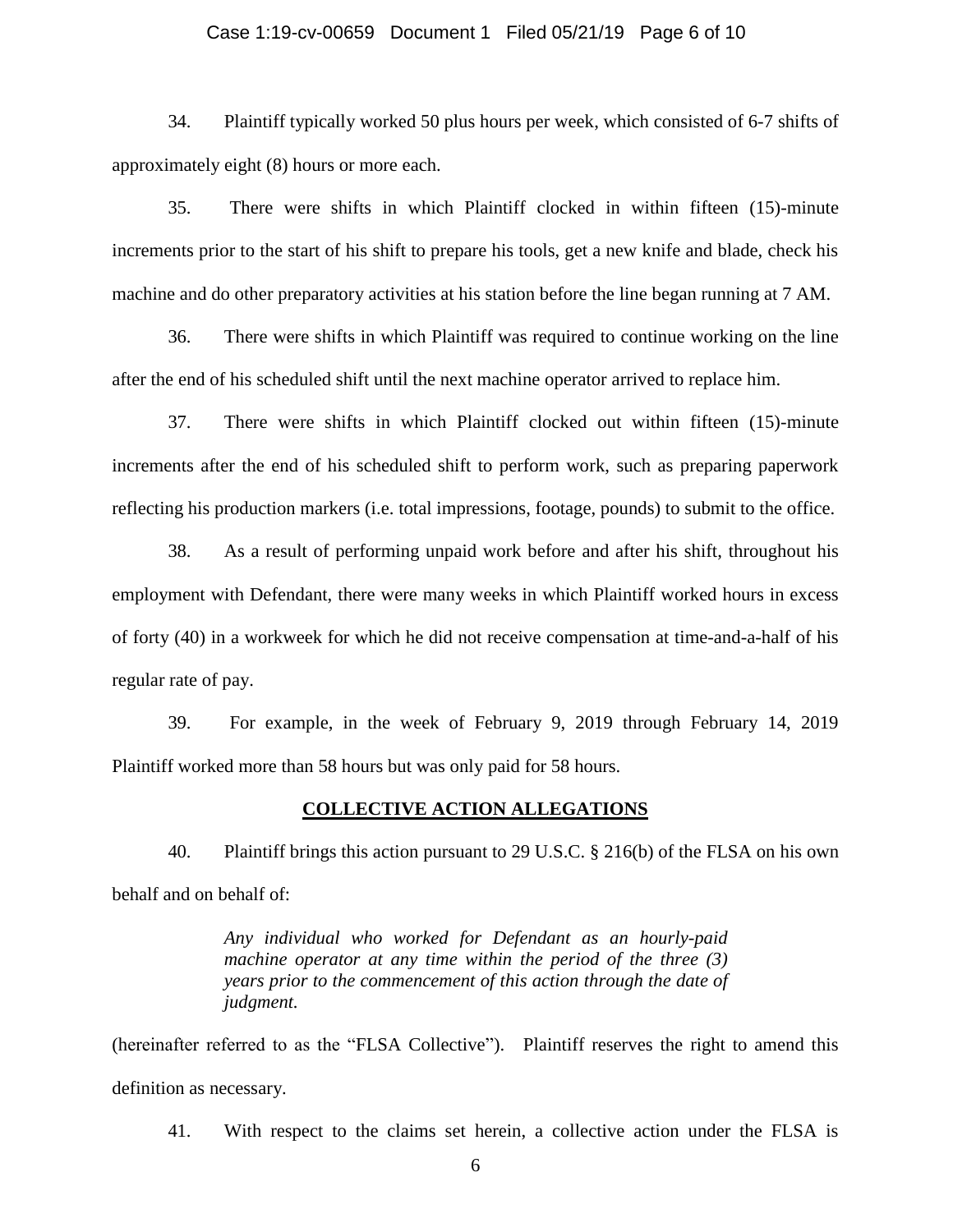### Case 1:19-cv-00659 Document 1 Filed 05/21/19 Page 7 of 10

appropriate because the employees described above are "similarly situated" to Plaintiff under 29 U.S.C. § 216(b).

42. The employees on behalf of whom Plaintiff brings this collective action are similarly situated because: (a) they have been or are employed in the same or similar positions; (b) they were or are subject to the same or similar unlawful practices, policy, or plan; and (c) their claims are based upon the same factual and legal theories.

43. The employment relationships between Defendant and every FLSA Collective member are the same and differ only by name, location, and rate of pay. The key issues are the same for every FLSA Collective member, such as:

- a. Whether the FLSA Collective members spent time working pre-shift;
- b. Whether the FLSA Collective members spent time working post-shift;
- c. Whether Defendant maintained a company-wide policy or practice of always rounding *down* time spent performing pre- and post-shift work;
- d. Whether Defendant maintained a company-wide policy or practice of failing to pay FLSA Collective members for time spent working under fifteen (15)-minute increments until approximately March 2019;
- e. Whether Defendant maintained a policy or practice of failing to pay FLSA Collective members for time spent working under seven (7)-minute increments after approximately March 2019;
- f. Whether Defendant failed to pay FLSA Collective members for time working off the clock pre- and/or post-shift;
- g. Whether Defendant failed to pay FLSA Collective members time and a half for all hours they worked over 40 in a workweek; and
- h. Whether Defendant's violations of the FLSA were willful and/or in good faith.
- 44. Plaintiff estimates the FLSA Collective, including both current and former

employees over the relevant period, will include several hundred members. The precise number

of FLSA Collective members should be readily available from a review of Defendant's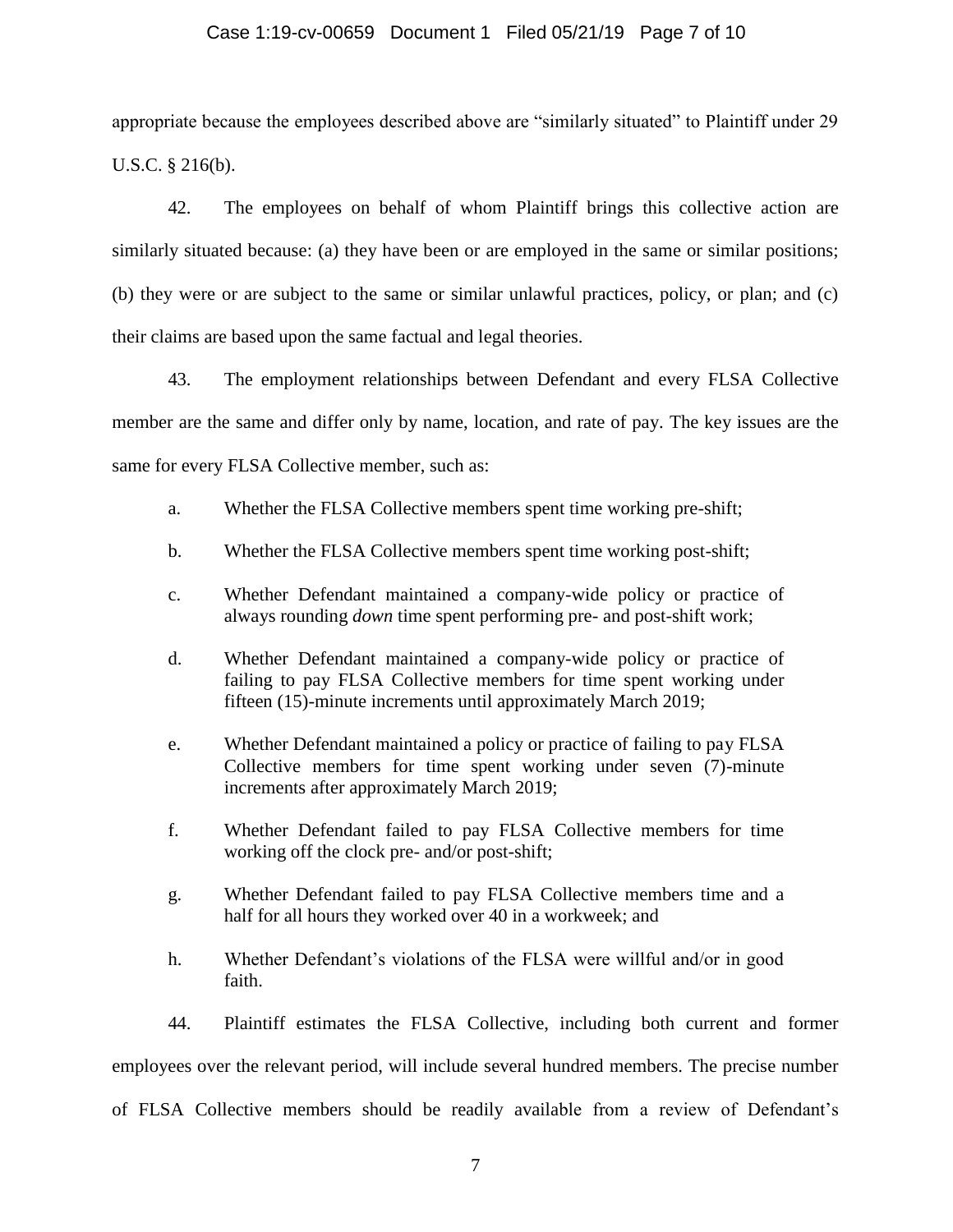personnel and payroll records.

## **COUNT I (29 U.S.C. § 216(b) Collective Action) Violation of the Fair Labor Standards Act, 29 U.S.C. § 201,** *et seq***. FAILURE TO PAY OVERTIME**

- 45. Plaintiff re-alleges and incorporates all previous paragraphs herein.
- 46. 29 U.S.C. § 207(a)(1) provides:

[N]o employer shall employ any of his employees who in any workweek is engaged in commerce or in the production of goods for commerce, or is employed in an enterprise engaged in commerce or in the production of goods for commerce, for a workweek longer than forty hours unless such employee receives compensation for his employment in excess of the hours above specified at a rate not less than one and one-half times the regular rate at which he is employed.

47. Plaintiff and other FLSA Collective Members worked many workweeks in excess

of 40 hours within the last three years.

48. At all times relevant to this action, Defendant failed to pay Plaintiff and other FLSA Collective members the federally mandated rate of 1.5 times the regular rate of pay for all hours worked in excess of 40 in a workweek.

49. In workweeks where Plaintiff and other FLSA Collective members worked 40 hours or more, they should have been paid at the federally mandated rate of 1.5 times of each employee's regular rate of pay, but were not.

50. Defendant's failure to pay Plaintiff and other FLSA Collective members overtime wages was knowing and willful. Defendant knew that its policies resulted in Plaintiff and FLSA Collective members not being paid for time spent working outside of their scheduled shift, and Defendant could have properly compensated them for such work, but did not. *See* 29 U.S.C. § 255(a) ("[A] cause of action arising out of a willful violation [of the FLSA] may be commenced within three years….").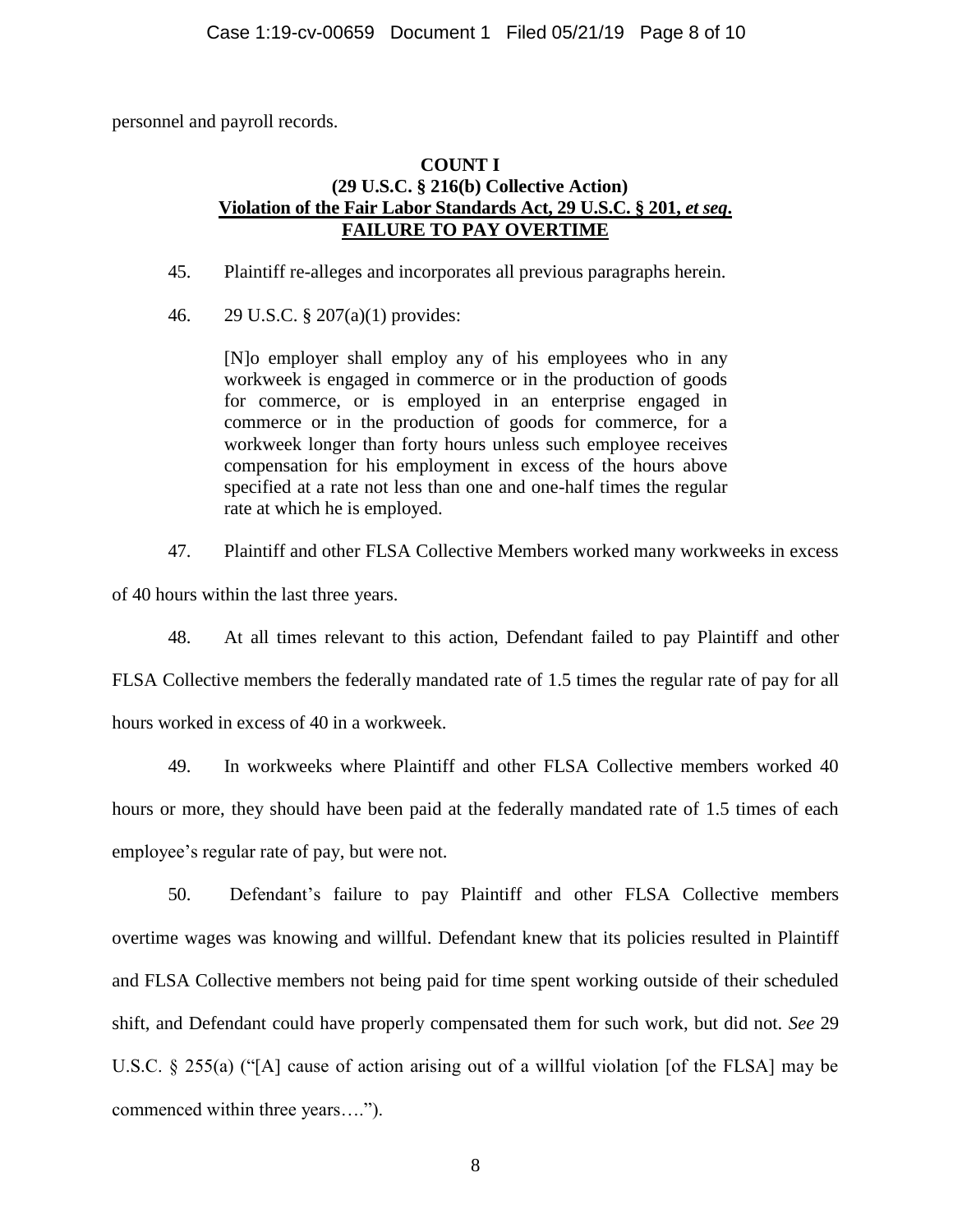### Case 1:19-cv-00659 Document 1 Filed 05/21/19 Page 9 of 10

51. Defendant's failure to pay Plaintiff and other FLSA Collective members overtime was not done in good faith, or in conformity with or in reliance on any written administrative regulation, order, ruling, approval, or interpretation by the U.S. Department of Labor and/or any state department of labor, or any administrative practice or enforcement policy of such departments.

52. The FLSA, 29 U.S.C. § 216(b), provides that as a remedy for a violation of the Act, an employee is entitled to his or his unpaid wages (and unpaid overtime if applicable) plus an additional equal amount in liquidated damages (double damages), plus costs and reasonable attorneys' fees.

53. Defendant is in possession and control of necessary documents and information from which Plaintiff would be able to precisely calculate damages.

#### **RELIEF REQUESTED**

WHEREFORE, Plaintiff, Claude Robertson, requests an entry of an Order granting the following relief:

- a. Certifying this case as a collective action in accordance with 29 U.S.C. § 216(b) with respect to the FLSA overtime claims set forth herein (Count  $I$ :
- b. Ordering Defendant to disclose in computer format, or in print if no computer readable format is available, the names and addresses of all FLSA Collective members, and permitting Plaintiff to send notice of this action to all those similarly situated individuals, including the publishing of notice in a manner that is reasonably calculated to apprise the class members of their rights by law to join and participate in this lawsuit;
- c. Designating Plaintiff as the representative of the FLSA Collective and undersigned counsel as Class counsel for the same;
- d. Declaring Defendant willfully violated the FLSA and the Department of Labor's attendant regulations as cited herein;
- e. Granting judgment in favor of Plaintiff and against Defendant and awarding Plaintiff and the FLSA Collective the full amount of damages and liquidated damages available by law;